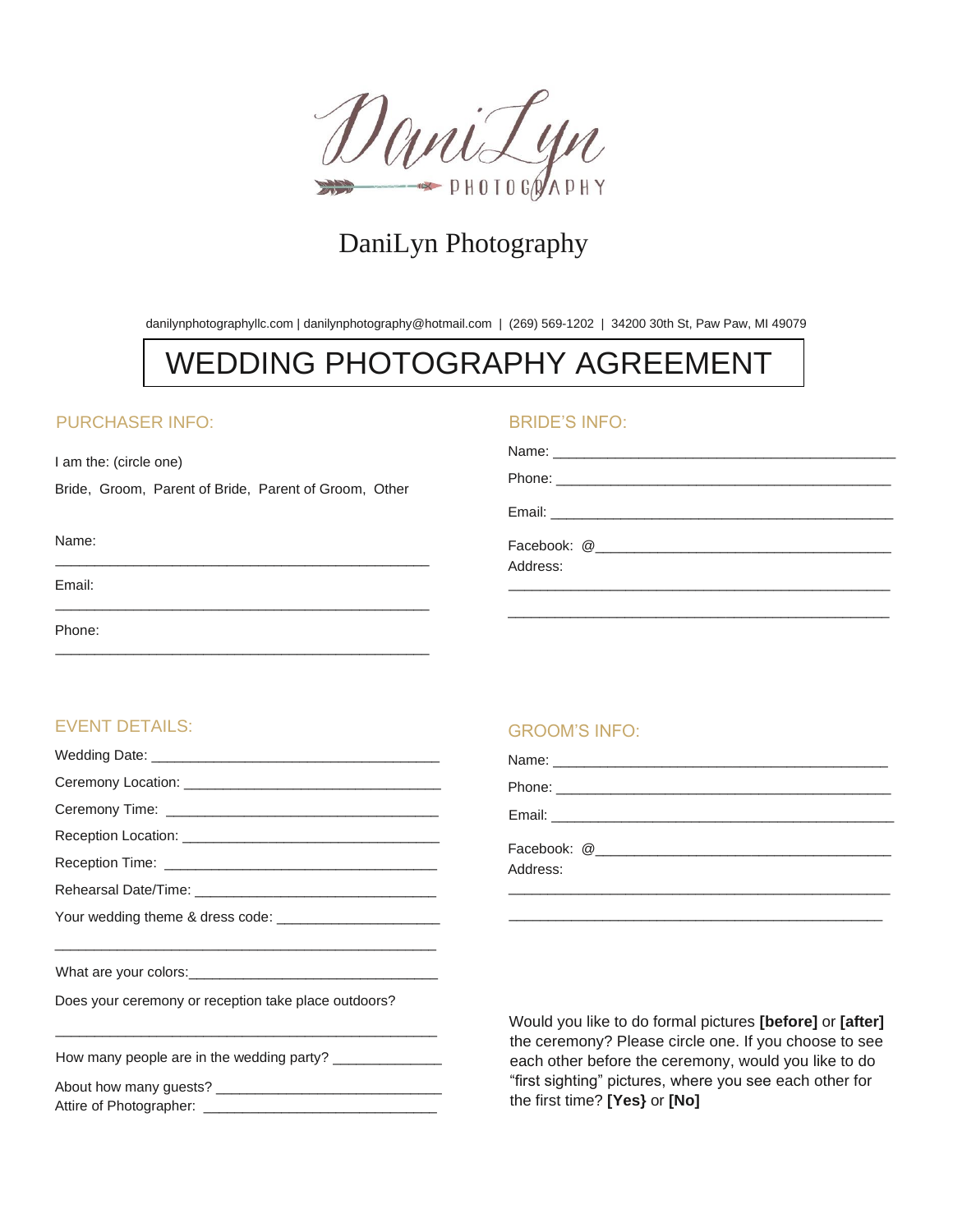#### PACKAGE:AND ADD-ONS

# **WEDDING PHOTOGRAPHY SERVICES |**

# **\$2400 wedding day coverage (up to 8 hours)**

 Time and talent of photographer Unlimited locations Flash drive with **all edited** photos Online Proofing gallery Professional artistic editing High Resolution digital files Release form for printing and sharing

# **Engagement Session | \$300**

1.0+ hours with wardrobe changes, if desired Up to 2 locations Online Proofing gallery Professional artistic editing High Resolution files Flash Drive with all edited photos and printing release \*\$50 off when booked with wedding

# **ADD ONS:**

#### **Additional Photography Services:**

- Rehearsal Dinner \$150  $\Box$
- Bridal Portrait Session \$300
- $\Box$ Additional Wedding Coverage - \$200/hr

### **ADDITIONAL PRODUCTS:**

#### **Engagement Sign In Book**

This Photo Book is created with photos from your engagement session on lay flat satin finish photo paper, with room for guests to sign in on your wedding day. This book definitely beats the boring sign-in book! Your choice of 10 x 10 square or 8 x 12 horizontal.

- $\Box$  No thank you
- $\Box$  8 x 11 Horizontal \$225
- $\Box$  10 x 10 Square \$225

| <b>TOTALS:</b>                                                    |  |
|-------------------------------------------------------------------|--|
| Please add all package options and add-ons for total: \$          |  |
| <b>DISCOUNT -</b>                                                 |  |
| □ Engagement Session \$50 OFF                                     |  |
| □ Other: __________                                               |  |
|                                                                   |  |
| - \$200 Retainer                                                  |  |
| Remaining Payment: \$<br>Due no later than 10 days before wedding |  |
| Due Date: <u>________________</u>                                 |  |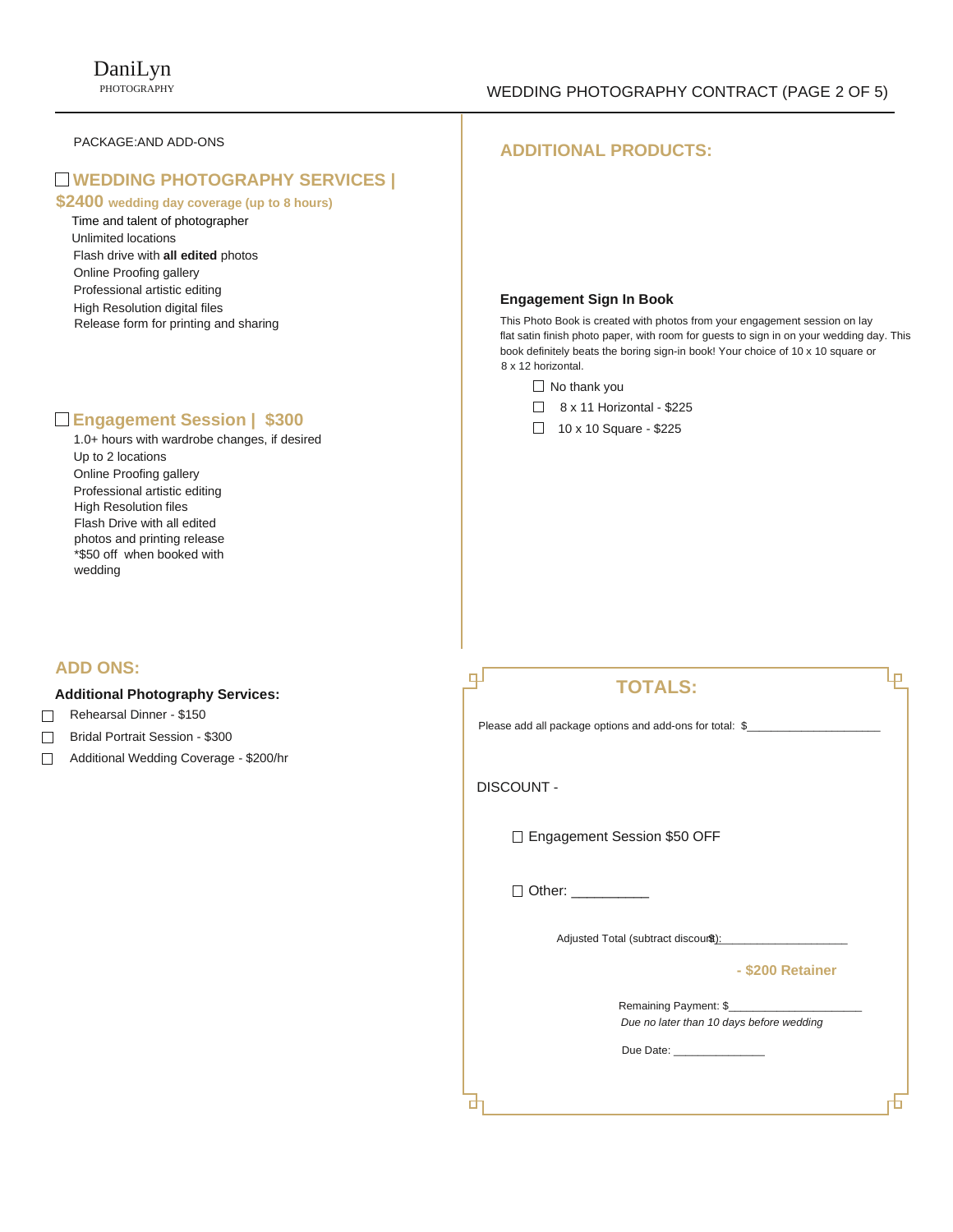# TERMS & CONDITIONS

**1. Parties.** Bride and Groom listed above, or a 3rd party acting as the purchaser of stated services are hereinafter collectively referred to as "Client." DaniLyn Photography (Danielle Horton) is hereinafter referred to as "Photographer." Photographer is in the business of providing professional wedding photography services and products and Client wishes to retain Photographer's services on the Wedding Date set forth in this agreement.

### **2. Photography Services + Products Purchased.**

The Photographer agrees to provide the services and products included in the selected package, and the Client agrees to retain Photographer and to purchase, Photographer's listed package price.

**3. Amount Due.** Client agrees to pay a \$200 non-refundable retainer at this time and the remaining package amount is due no later than 10 days before the event date.

**4. Payment Schedule.** The total amount owed is due in 2 installments as follows: (i) A retainer of \$200 is due at time of booking and execution of this Agreement to reserve the Wedding Date on the Photographer's calendar. Client has 10 days after receiving agreement to pay retainer fee before photographer will no longer hold the aforementioned date. (ii) A second payment of the remaining balance is due 10 days prior to the wedding date. The retainer is nonrefundable.

**5. Returned Checks.** Any bounced checks will result in a \$35 fee added to the balance due from Client.

**6. Reschedule.** If the Client reschedules the wedding and the Photographer has the new date available, all money paid up until that point shall be transferred to the new date and the parties shall revise this Agreement accordingly to indicate the new Wedding Date. If Photographer is unavailable on the new date, it will be treated as a cancellation, discussed below.

**7. Cancellation.** If the Client cancels the wedding or Photographer's services 90 days or more before the wedding, then any amounts paid will be refunded to Client, except for the retainer, which is nonrefundable. If the Client cancels the wedding or Photographer's services 89 days or less prior to the date of the wedding, the deposit plus any other amounts paid are nonrefundable, as Photographer is unlikely to book a wedding so close to the date.

**8. Consultation + Cooperation.** Client and Photographer agree that it is imperative to engage in open and timely communication with each other about the plans, schedule and timeline of the wedding day events to ensure that expectations are understood and realistic and so Photographer can perform to the best of his/ her ability to provide the services as understood by both parties. Therefore, Client agrees to meet with Photographer at a preconsultation meeting 1-3 weeks prior to the Wedding Date to discuss the specifics of the wedding day. No later than the date of this meeting, Client is responsible for providing to Photographer a written shot request list of the groupings of people and/or specific photographs Client would like Photographer to attempt to take during the wedding day. Client and Photographer will discuss this list in detail so that both parties understand what is realistic based on the scheduling and timeline of the wedding day events. However, Client understands and agrees that Photographer does not guarantee that all of the photographs on the written shot request list will be taken at the wedding, just that Photographer will make a reasonable attempt to capture the photographs as requested and agreed upon between the parties. Client is also responsible for providing to Photographer a schedule and timeline of the wedding day events and, together, the Photographer and Client will finalize the time for the first look, if applicable, formal portraits and any other specifics as discussed and agreed. Client understands and agrees that the schedule of the wedding day is imperative for Photographer to have adequate time to capture the images as discussed and Photographer is not liable for missed photographs due to anyone's tardiness or absence for any reason, including the bride, groom, their families, or any member of the wedding party.

**9. Exclusive Photographer.** Photographer will be the exclusive photographer on the day of the wedding. Family and friends may also take photographs during the wedding, but they may not interfere with Photographer's work. Client agrees that Photographer may ask guests to refrain from taking photographs at any time during the wedding day to prevent interference with Photographer's work (i.e. family and friends leaning out into the aisle to take pictures).

**10. Meal.** If the total wedding day coverage exceeds 5 hours, Client agrees to provide Photographer with a meal at the reception to be served immediately after the immediate family is served. Client understands and agrees that the timing is important so that the Photographer can continue photographing the wedding as discussed and agreed upon. It is Client's responsibility to include the Photographer in the final catering count.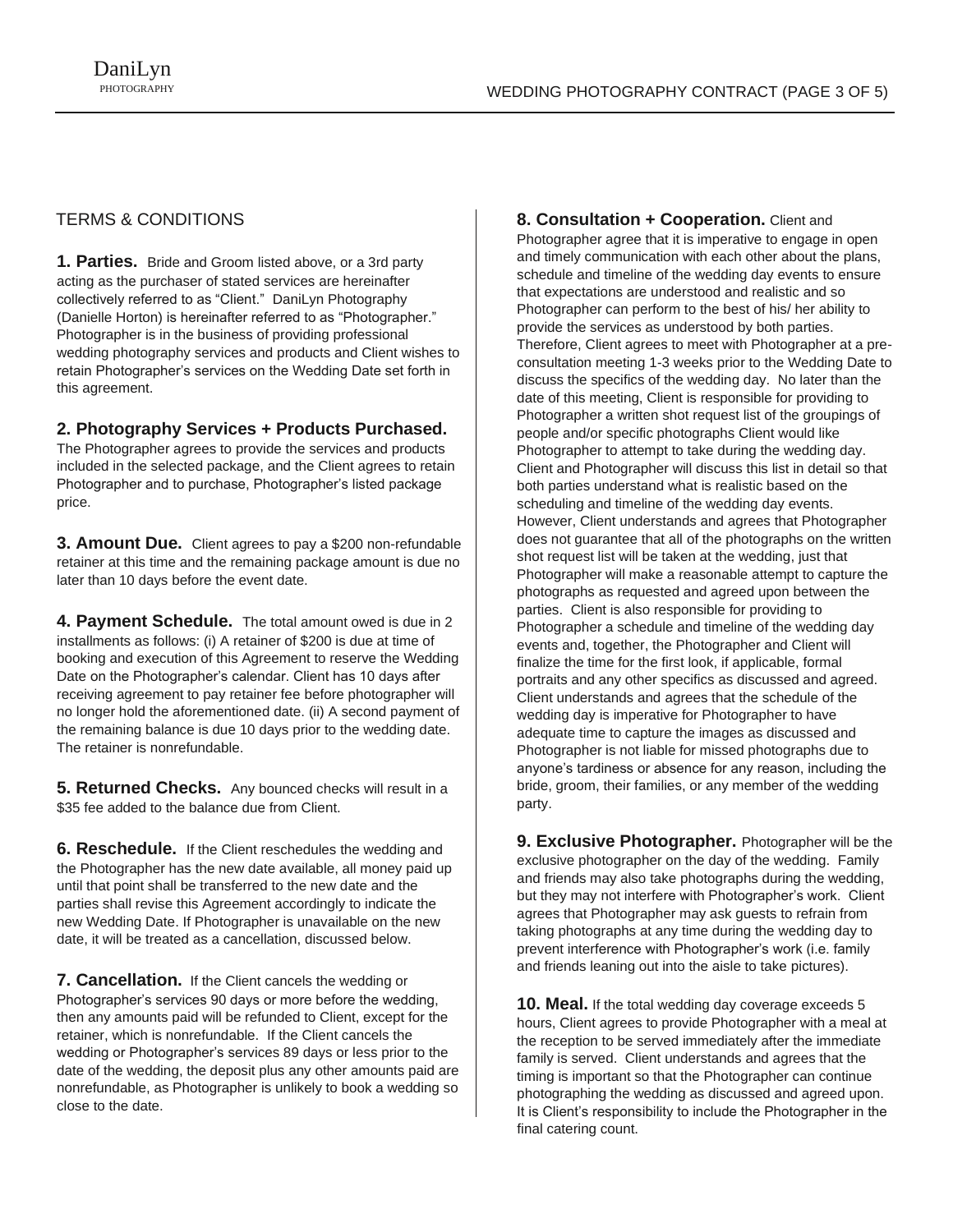# TERMS & CONDITIONS (continued)

**11. Proofing.** Up to 8 weeks after your event, no less than 150 custom-edited proofs will be available for viewing in an online gallery and delivery of data USB flash drives will be delivered at that time. Client agrees and understands that Photographer, in her sole artistic discretion, decides which images taken during the session or event will be edited and presented in the Client's gallery; not all images taken during the session will be presented to the Client.

**12. Editing.** Client agrees and understands that Photographer edits the proofs at her own artistic discretion, and said editing is included in the package fee.

**13. Archive and Storage.** The Photographer archives all proofed images from each session for a period of 2 years from the date of the session/wedding. After that time, the Photographer deletes all proofed images from his/her hard drive and all external hard drives. The Photographer is not responsible for digital files once they are purchased and received by the Client. The Client is responsible for making electronic back-up copies of any digital files that are purchased from the Photographer and for keeping them in a safe place.

**14. Force Majeure.** Photographer will not be liable to the Client for any loss resulting from an act of God, natural disaster (including but not limited to fire, earthquake, storm, hurricane, flood, lightning, tornado), an accident of any kind, an act of the public enemy, war, general arrest or restraint of government and people, civil disturbance or similar occurrence, terrorist attack, general disruption of the Internet, or general inability of national carriers to make scheduled deliveries.

**15. Limitation of Liability.** If Photographer fails to provide the services hereunder due to reasons other than those listed in Paragraph 14 herein, Client's recovery and Photographer's liability is limited to the total amount paid from Client to Photographer under this Agreement and Photographer will have no further liability to Client, regardless of the total amount of costs or damages claimed by Client. Client's recovery is also limited to the total amount paid from Client to Photographer under this Agreement in a situation where the digital files or film negatives are lost or damaged through camera malfunction, where Photographer's camera(s), memory cards or film negatives are stolen, or where Photographer's equipment is otherwise lost or damaged. If only a portion of images are lost, stolen or damaged, refund to client will be in reasonable proportion to the amount of lost files.

# **16. Assumption of Risk; Release of**

**Photographer.** Client is responsible for and assumes the risk of injury to Client throughout the wedding day coverage. EXCEPT AS SET FORTH IN PARAGRAPH 16, CLIENT, THEIR HEIRS, ASSIGNS AND NEXT OF KIN, AGREE TO FULLY RELEASE PHOTOGRAPHER, AND PHOTOGRAPHER'S EMPLOYEES AND INDEPENDENT CONTRACTORS FROM ANY AND ALL LIABILITY, CLAIMS AND/OR LITIGATION OR OTHER ACTIONS THAT CLIENT MAY HAVE FOR INJURIES, DISABILITY, OR DEATH OR OTHER DAMAGES OF ANY KIND, INCLUDING BUT NOT LIMITED TO, DIRECT, SPECIAL, INCIDENTAL, INDIRECT, PUNITIVE OR CONSEQUENTIAL DAMAGES, WHETHER ARISING IN TORT, CONTRACT, BREACH OF WARRANTY, EVEN IF CAUSED BY THE NEGLIGENCE OF THE PHOTOGRAPHER, PHOTOGRAPHER'S EMPLOYEES OR INDEPENDENT CONTRACTORS.

**17. Substitute Photographer.** If Photographer suffers from any illness or emergency, every effort will be made to secure the services of a new professional photographer to cover the event. In the event that no photographer can be booked, all money paid will be refunded.

**18. Model Release.** Client hereby grants to Photographer and her legal representatives, heirs, and assigns, the irrevocable and unrestricted right to use and publish photographs of Client and Client's likeness for marketing, advertising, portfolio, website, commercial use, and other purposes, in any manner and to edit and alter the same without restriction. Client hereby releases Photographer and her legal representatives, heirs and assigns from any and all claims and liability relating to the photographs.

**19. Copyright.** Client understands that Photographer is the sole and exclusive holder and owner of the copyright of each image taken during the services provided under this Agreement and Client will not copy (including electronic copying, downloading, and screen printing), scan, edit, crop, or alter the images in any manner for any purpose. Photographer retains all rights to the images, including but not limited to, the right to sell, copy, display, and/or publish any and all images, for any reasons, including but not limited to marketing, advertising, print competitions, and for use on Photographer's website and portfolio. Copyright protection is governed by federal law and any and all violators will be punished to the fullest extent of the law permitted.